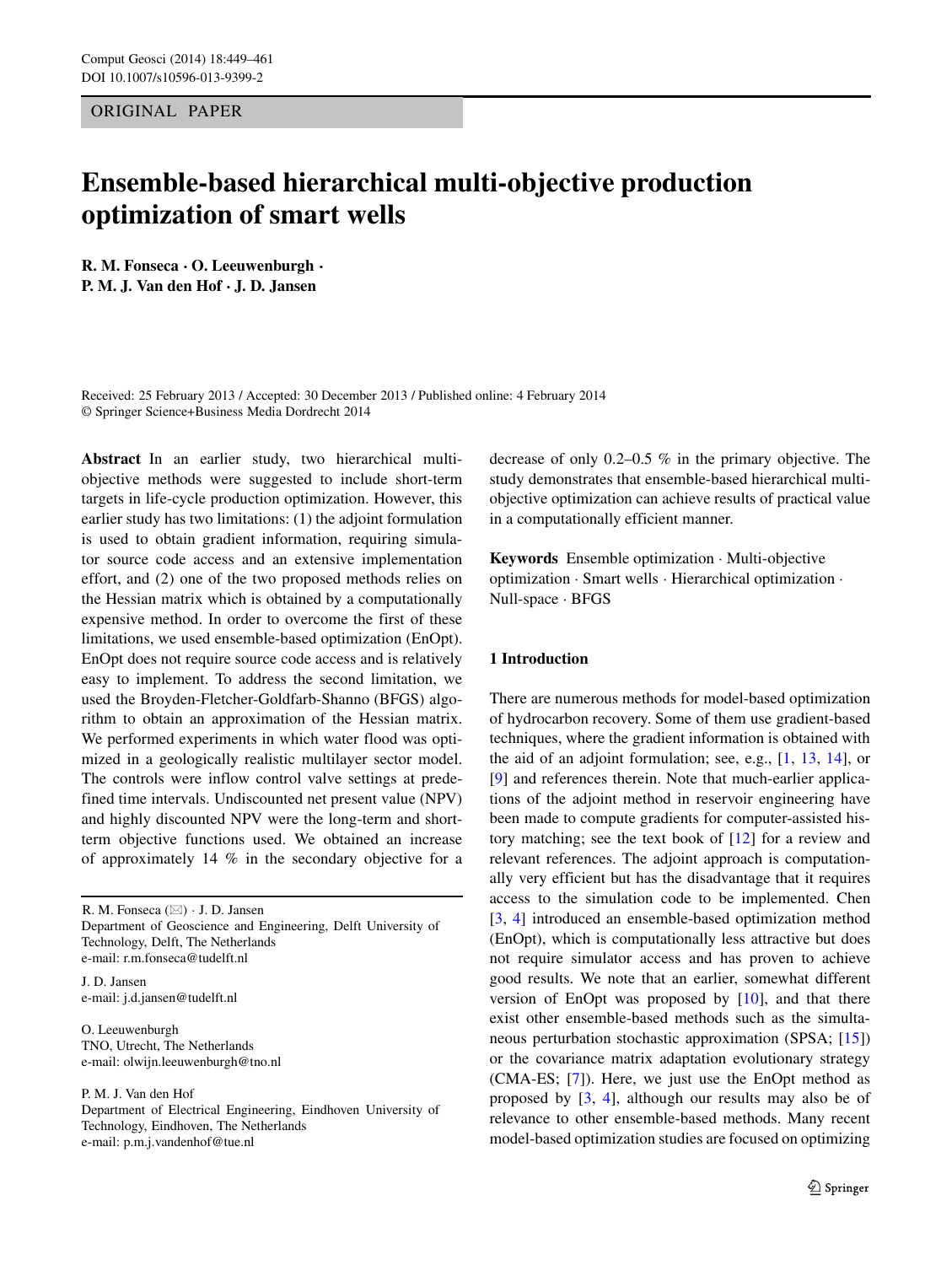over the producing life of the reservoir, as is appropriate, for example, for water flooding strategies that typically aim to prevent early water breakthrough at the production wells. However, operational decisions are generally based on short-term objectives of a project in terms of operational criteria, production contracts, etc., and strategies to optimize such objectives are often in conflict with optimal long-term strategies. Jansen et al. [\[8\]](#page-12-10) observed that significantly different optimized long-term water flooding strategies result in nearly equal values of the objective function, defined as net present value (NPV). They concluded that the life-cycle optimization problem is ill-posed and contains redundant degrees of freedom (DOFs). Thus, there exist multiple solutions to the optimization problem, and different initial starting points may lead to different solutions in an optimal subset of the decision variable space. A similar observation was made by [\[12\]](#page-12-4) for optimization problems that appear in computer-assisted history matching which are well known to be very ill-posed. The presence of redundant DOFs formed the basis of the multi-objective optimization approach of [\[18\]](#page-12-11). They suggested a hierarchical optimization scheme to include secondary objectives into the life-cycle optimization using the adjoint formulation. They observed a significant increase in short-term objectives with minimal change to the primary objective function, and similar results were obtained by  $[2, 17]$  $[2, 17]$  $[2, 17]$ . In this paper, we investigate the applicability of the EnOpt method instead of the adjoint method for multi-objective optimization. We also propose a modification of the hierarchical optimization scheme which improves the computational efficiency of the algorithm. This papers aims to provide a practical and relatively easy to implement alternative to adjoint-based multi-objective optimization. We first provide an overview of the theoretical aspects followed by application to a three-dimensional (3D) reservoir model.

# **2 Theory**

Life-cycle optimization of hydrocarbon recovery requires at least one decision variable as well as a model that provides relatively accurate long-term predictions. The most widely implemented secondary recovery mechanism in the petroleum industry is water flooding. Water flooding is our choice of recovery mechanism for the following reasons.

- There are many decision variables involved in a water flooding strategy.
- The process is well understood and can be modeled accurately over long time intervals.

Recent improvements in technology have led to an increase in the application of downhole chokes or inflow control valves to regulate flow rates and maintain pressure in the reservoir. Smart wells, i.e., wells with inflow control valves (ICVs), are important tools to increase oil recovery and delay water production in multi-zone reservoirs. ICVs can also be used to manipulate the stream lines in a single heterogeneous reservoir, thus sweeping the reservoir more efficiently [\[9\]](#page-12-3). Thus, it is important to find the optimum value for the settings of the ICVs so as to maximize their potential. In order to improve economic life-cycle performance, dynamic optimization has to be performed over the producing life of the reservoir due to the slowly changing nature of the saturation distribution. We consider a control problem where ICV settings can be manipulated to achieve the best possible objective function. The objective function *J*, the NPV is defined in the usual fashion as follows:

<span id="page-1-0"></span>
$$
J = \sum_{k=1}^{K} \left( \frac{\{ \left[ (q_{o,k}) \cdot r_o - (q_{wp,k}) \cdot r_{wp} \right] - \left[ (q_{wi,k}) \cdot r_{wi} \right] \} \cdot \Delta t_k}{(1+b)^{\frac{t_k}{\tau_i}}} \right),\tag{1}
$$

where  $q_{o,k}$  is the oil production rate in cubic meters per day,  $q_{wp,k}$  is the water production rate in cubic meters per day, *qwi,k* is the water injection rate in cubic meters per day,  $r<sub>o</sub>$  is the price of oil produced in \$/cubic meter,  $r<sub>wp</sub>$  is the price of water produced in  $\mathcal{S}/\text{cubic meter}, r_{wi}$  is the price of water injected in \$/cubic meter,  $\Delta t_k$  is the difference between consecutive time steps in days, *b* is the discount factor expressed as a fraction per year,  $t_k$  is the cumulative time in days corresponding to time step  $k$ , and  $\tau_t$  is the reference time for discounting (365 days).

#### 2.1 Ensemble optimization

This technique, as proposed by  $[3, 4]$  $[3, 4]$  $[3, 4]$ , is a stochastic gradient-based optimization method, which utilizes an ensemble of control vectors to estimate a gradient. This method approximates the gradient based on the sensitivity of the ensemble averaged over the objective function with respect to the controls. Distinct characteristics of the EnOpt method are [\[3,](#page-12-5) [4\]](#page-12-6) as follows:

- The search direction (gradient) is obtained from the ensemble.
- It can be applied to maximize the expected objective function based on multiple geological realizations.
- It is largely independent of simulator specifics and requires minimal code development.
- It has been shown to work with high-dimensional control vectors.

Approximating the gradient from the sensitivity of the ensemble enables the use of any type of control variable without modification to the existing algorithm.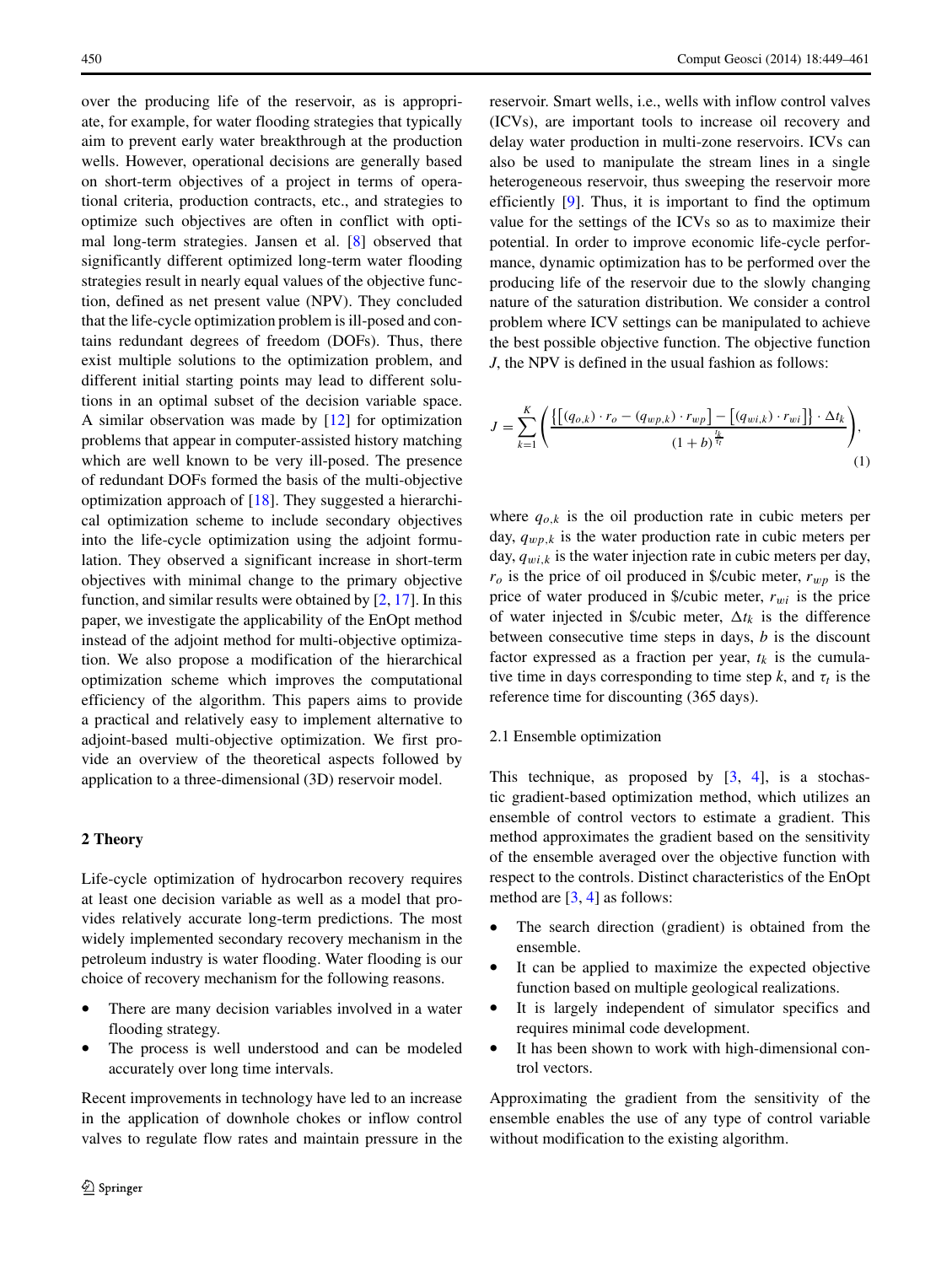Standard EnOpt uses an ensemble of control vectors to approximate the gradient of the objective function *J* with respect to the (average) control vector. A single control vector is defined as follows:

$$
\mathbf{u} = \begin{bmatrix} u_1 & u_2 & \cdots & u_N \end{bmatrix}^T, \tag{2}
$$

where *N* is the number of control variables (e.g., bottom hole pressures, well rates, or valve settings) which can be rather large. Thus u is a "super vector" with a number of elements *N* that may be as large as the number of control time steps times the number of control variables per time step. In standard EnOpt, an ensemble  $\{u_1, u_2, \ldots, u_M\}$  is chosen as multivariate Gaussian distributed with a predefined distribution mean  $\tilde{u}$  and a predefined distribution covariance matrix **C**. During the iterative optimization process,  $\tilde{\mathbf{u}}$  is updated until convergence, whereas  $C$  is kept fixed. To approximate the gradient, a mean-shifted ensemble matrix is defined as follows:

$$
\overline{\mathbf{U}} = [\mathbf{u}_1 - \overline{\mathbf{u}} \ \mathbf{u}_2 - \overline{\mathbf{u}} \ \cdots \ \mathbf{u}_M - \overline{\mathbf{u}}]^T,
$$

where

$$
\overline{\mathbf{u}} = \frac{1}{M} \sum_{i=1}^{M} \mathbf{u}_i
$$

is the ensemble mean (i.e., the sample mean which is an estimator of the distribution mean  $\tilde{u}$ ). Similarly, a mean-shifted objective function vector is defined as follows:

$$
\mathbf{j} = \left[ J_1 - \overline{J} J_2 - \overline{J} \cdots J_M - \overline{J} \right]^T,
$$

where values  $J_i$  correspond to the simulated response to control vectors **u***i* and where

$$
\overline{J} = \frac{1}{M} \sum_{i=1}^{M} J_i.
$$

If we would have an overdetermined case, i.e., for  $M > N$ , the approximate gradient with respect to the controls could be obtained as a least-squares solution

$$
\mathbf{g} = \left(\overline{\mathbf{U}}^T \overline{\mathbf{U}}\right)^{-1} \overline{\mathbf{U}}^T \mathbf{j},\tag{3}
$$

where in a practical implementation, we would solve a linear system of equations for **g** rather than compute the inverse. For the derivation of Eq. [3,](#page-2-0) see any introductory linear algebra textbook, e.g., [\[16\]](#page-12-14). Equation [3](#page-2-0) can also be expressed as follows:

$$
\mathbf{g} = \mathbf{C}_{uu}^{-1} \mathbf{C}_{uJ},\tag{4}
$$

where

$$
\mathbf{C}_{uu} = \frac{1}{M-1} \left( \overline{\mathbf{U}}^T \overline{\mathbf{U}} \right) \text{and} \mathbf{C}_{uJ} = \frac{1}{M-1} \left( \overline{\mathbf{U}}^T \mathbf{j} \right)
$$

are ensemble (sample) covariance and cross-covariance matrices, respectively [\[3,](#page-12-5) [4\]](#page-12-6). Normally, however, we have an under-determined case, i.e.,  $M < N$ . This implies that the

matrix product  $\overline{\mathbf{U}}^T \overline{\mathbf{U}}$  is rank-deficient such that we cannot directly compute its inverse or solve the associated system of equations. Instead, we can compute the Moore-Penrose pseudo inverse using a singular value decomposition (SVD), if necessary with additional regularization; see, e.g., [\[16\]](#page-12-14). Alternatively, [\[3,](#page-12-5) [4\]](#page-12-6) propose to simply use

<span id="page-2-1"></span>
$$
\mathbf{g} = \mathbf{C}_{uJ} = \mathbf{C}_{uu}\mathbf{g} \tag{5}
$$

instead of **g**, i.e., they approximate the gradient by the ensemble cross covariance  $C_{uJ}$ . Moreover, they propose to use a second premultiplication with **C***uu* as a preconditioning step which leads to

<span id="page-2-2"></span>
$$
\mathbf{g}^{\prime\prime} = \mathbf{C}_{uu}\mathbf{C}_{uJ} = \mathbf{C}_{uu}\mathbf{C}_{uu}\mathbf{g}.\tag{6}
$$

Both expressions [\(5\)](#page-2-1) and [\(6\)](#page-2-2) can be interpreted as modified (approximate) gradients. In our study, we applied Eq. [\(3\)](#page-2-0) with an SVD. Note that the EnOpt method requires a pooling step, i.e., the creation of a new ensemble, at every iteration and running the corresponding *M* forward simulations, which is why the method is computationally intensive.

# *2.1.1 Update rules*

The approximate gradient **g** from Eq. [\(3\)](#page-2-0) can be used in any gradient-based optimization algorithm. In our study, we used a simple steepest-ascent scheme according to

$$
\tilde{\mathbf{u}}^{\ell+1} = \tilde{\mathbf{u}}^{\ell} + \alpha^{\ell} \mathbf{g}^{\ell},\tag{7}
$$

where the superscript  $\ell$  is the iteration counter, and  $\alpha^{\ell}$  is a step length in the direction of the gradient. We determined  $\alpha^{\ell}$  with the aid of an inexact line search and the Arjimo conditions [\[11\]](#page-12-15). We note that there is a scope to improve the computational efficiency of the optimization through the use of quasi-Newton methods, see, e.g., [\[5\]](#page-12-16).

#### <span id="page-2-0"></span>2.2 Hierarchical multi-objective optimization

The process of optimizing systematically and simultaneously a collection of objective functions is called multiobjective optimization. There are various methods of multiobjective optimization such as the weighted sum method, Pareto optimality, goal programming, etc. [\[18\]](#page-12-11) introduced a hierarchical optimization scheme to solve the multiobjective production optimization problem. They argued that the weighted sum method (in which each objective function is assigned a weight factor) suffers from an arbitrariness in choosing the weight factors and therefore preferred a hierarchical method (in which the second objective is optimized while keeping the optimized value of the first objective (almost) fixed). They proposed two hierarchical methods in combination with the adjoint formulation, which are explained below. We have, in this work, used those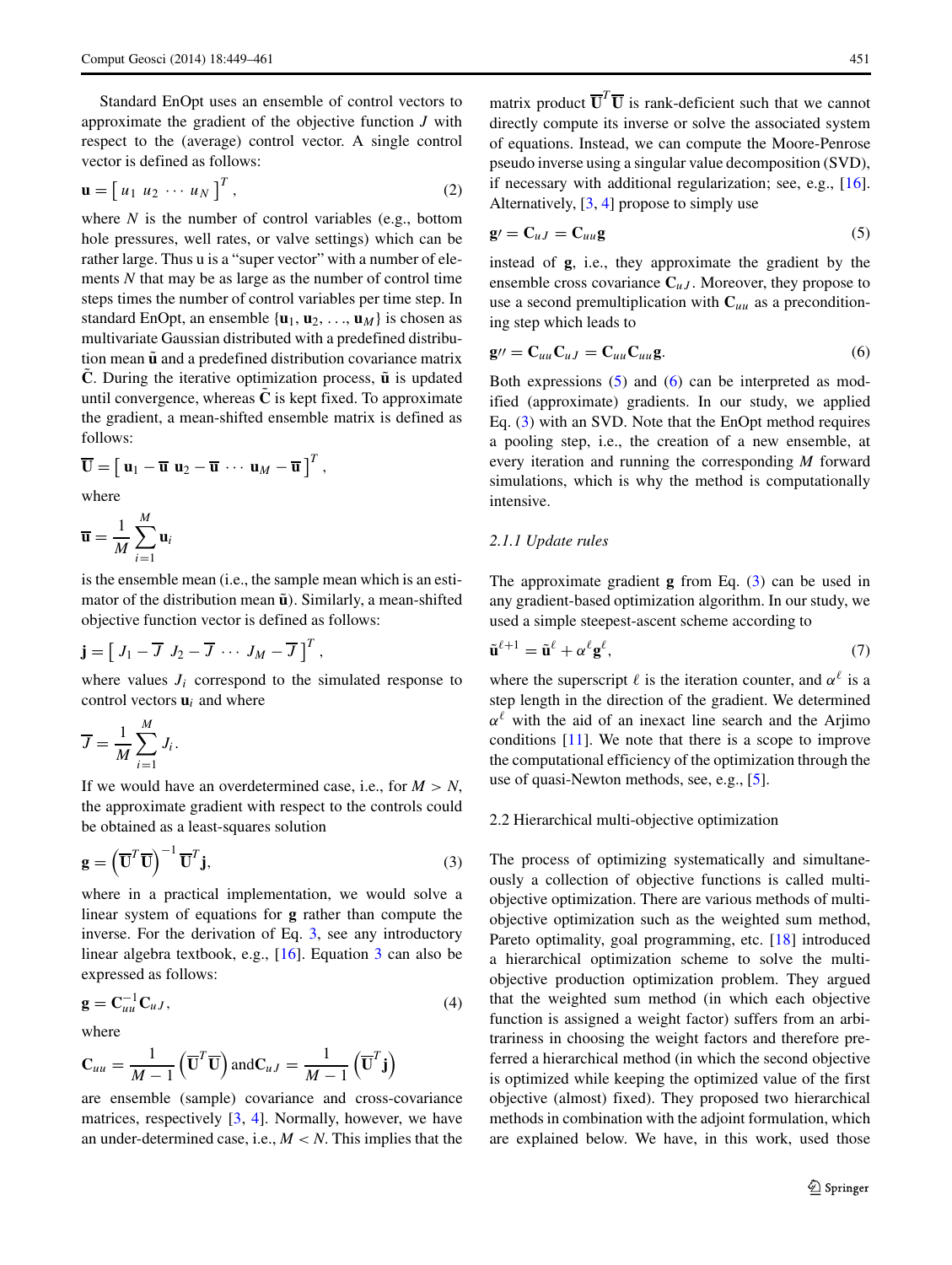hierarchical methods to investigate their applicability in combination with the EnOpt method.

#### *2.2.1 Null-space-based optimization*

Van Essen et al. [\[18\]](#page-12-11) introduced a hierarchical optimization scheme to achieve multi-objective production optimization, which prioritizes the objective functions. The optimization of the secondary objective function  $J_2$  is constrained by a maximum allowable change in the primary objective function. Thus, the primary objective function  $J_1$  will remain close to its optimal value. A general formulation for hierarchical optimization is as follows:

$$
\max_{\mathbf{u}_{1:K}} J_2(\mathbf{u}_{1:K}),
$$
  
s.t.  $\mathbf{f}_{k+1}(\mathbf{u}_k, \mathbf{x}_k, \mathbf{x}_{k+1}) = \mathbf{0}, k = 0, ..., K - 1,$   
 $\mathbf{c}_{k+1}(\mathbf{u}_{k+1}, \mathbf{x}_{k+1}) \leq \mathbf{0}, k = 0, ..., K - 1,$   
 $J_1^* - J_1(\mathbf{u}_{1:K}) \leq \varepsilon,$  (8)

where **u** is the control vector or input vector (ICV settings), **x** is the state vector (grid block pressures and saturations), **f** is a vector-valued function that represents the system equations, **x**<sup>0</sup> is the state vector representing the initial state of the reservoir, the subscript *k* indicates discrete times, and *K* is the total number of time steps. The vector of inequality constraints c concerns production system capacity limitations or operational constraints. The parameter  $\varepsilon > 0$  has an appropriately small value compared to  $J_1^*$ . Solving the above equations requires the knowledge of  $J_1^*$  which is the optimized value of  $J_1$  obtained from the primary objective optimization. Thus, the hierarchical optimization constrains the optimization of the secondary objective with respect to the primary objective function. The ordering of the different objective functions is not unique; thus, secondary objectives can be implemented as primary objectives and vice versa. This hierarchical scheme is attractive when there is a presence of redundant degrees of freedom in the primary objective function. To exploit these degrees of freedom, we require the Hessian of the primary objective function. Some concepts detailing the need for this Hessian and methods to exploit the redundant degrees of freedom are explained in the [Appendix.](#page-11-0)

*Approximate Hessian* Van Essen et al. [\[18\]](#page-12-11) proposed the use of a finite difference scheme in combination with the adjoint formulation to approximate the second-order derivatives of the objective function. Without the adjoint formulation, in order to estimate a finite difference-based Hessian, we require  $n \times (n + 1)$  function evaluations, where *n* is the number of controls. Thus, this method is computationally infeasible for realistic reservoir models and large numbers of controls, due to the high number of function evaluations needed. To alleviate this shortcoming, we propose to use the Broyden-Fletcher-Goldfarb-Shanno (BFGS) algorithm which approximates and updates the Hessian during the optimization of the primary objective function. This leads to a significant reduction in overall computational costs incurred during optimization of the secondary objective function. We note that [\[5\]](#page-12-16) use the BFGS Hessian in the context of constrained production optimization (as an alternative to steepest ascent), while we use the Hessian only to get information about the null-space of the primary objective.

## *BFGS algorithm*

- <span id="page-3-0"></span>From an initial guess  $\mathbf{u}^0$  and an approximate Hessian matrix,  $\mathbf{H}^0$ , the following steps are repeated until **u** converges:
- Obtain a direction  $\mathbf{p}^{\ell}$  by solving:  $\mathbf{H}^{\ell} \mathbf{p}^{\ell} = -\nabla J \left( \mathbf{u}^{\ell} \right)$ .
- Determine an acceptable step size  $\alpha^{\ell}$  in the direction found in the first step and then update

$$
\mathbf{u}^{\ell+1} = \mathbf{u}^{\ell} + \alpha^{\ell} \mathbf{p}^{\ell}.
$$

- Set  $s^{\ell} = \alpha^{\ell} p^{\ell}$ .
- Compute  $y^{\ell} = \nabla J (u^{\ell+1}) \nabla J (u^{\ell}).$
- Compute the updated Hessian as

$$
\mathbf{H}^{\ell} = \mathbf{H}^{\ell} + \frac{\mathbf{y}^{\ell} (\mathbf{y}^{\ell})^T}{(\mathbf{y}^{\ell})^T \mathbf{s}^{\ell}} - \frac{(\mathbf{s}^{\ell} \mathbf{H}^{\ell})^T \mathbf{s}^{\ell} \mathbf{H}^{\ell}}{(\mathbf{s}^{\ell})^T \mathbf{H}^{\ell} \mathbf{s}^{\ell}}.
$$

 $J(u)$  denotes the objective function to be minimized. Practically,  $\mathbf{H}^0$  can be initialized with  $\mathbf{H}^0 = I$ , so that the first step will be equivalent to a gradient descent, but further steps are more and more refined by  $H^{\ell}$ , the approximation to the Hessian. Note that because we typically take fewer iteration steps than there are DOFs, the BFGS approach will only lead to an approximate Hessian.

*Null-space-based optimization algorithm* The algorithm is a modification of the algorithm proposed by [18]. The modification is the implementation of the BFG[S](#page-12-11) [a](#page-12-11)lgorithm to approximate the Hessian matrix.

- Find a single optimal strategy **u**<sup>∗</sup> that maximizes the primary objective function  $J_1$  and use  $\mathbf{u} = \mathbf{u}^*$  with *n*  $= 0$  as a starting point for the secondary optimization problem where *n* is the iteration index.
- Use the approximated Hessian **H** at  $\mathbf{u}^*$  and perform a singular value decomposition to obtain the orthonormal basis **B** for the null-space of **H**.
- Form the projection operator **P** according to

# $P = BB^T$ .

- Find the gradient s for the secondary objective function *J*2.
- Project this improving direction **s** onto the orthonormal basis **B** to obtain the projected direction **d**, such that **d**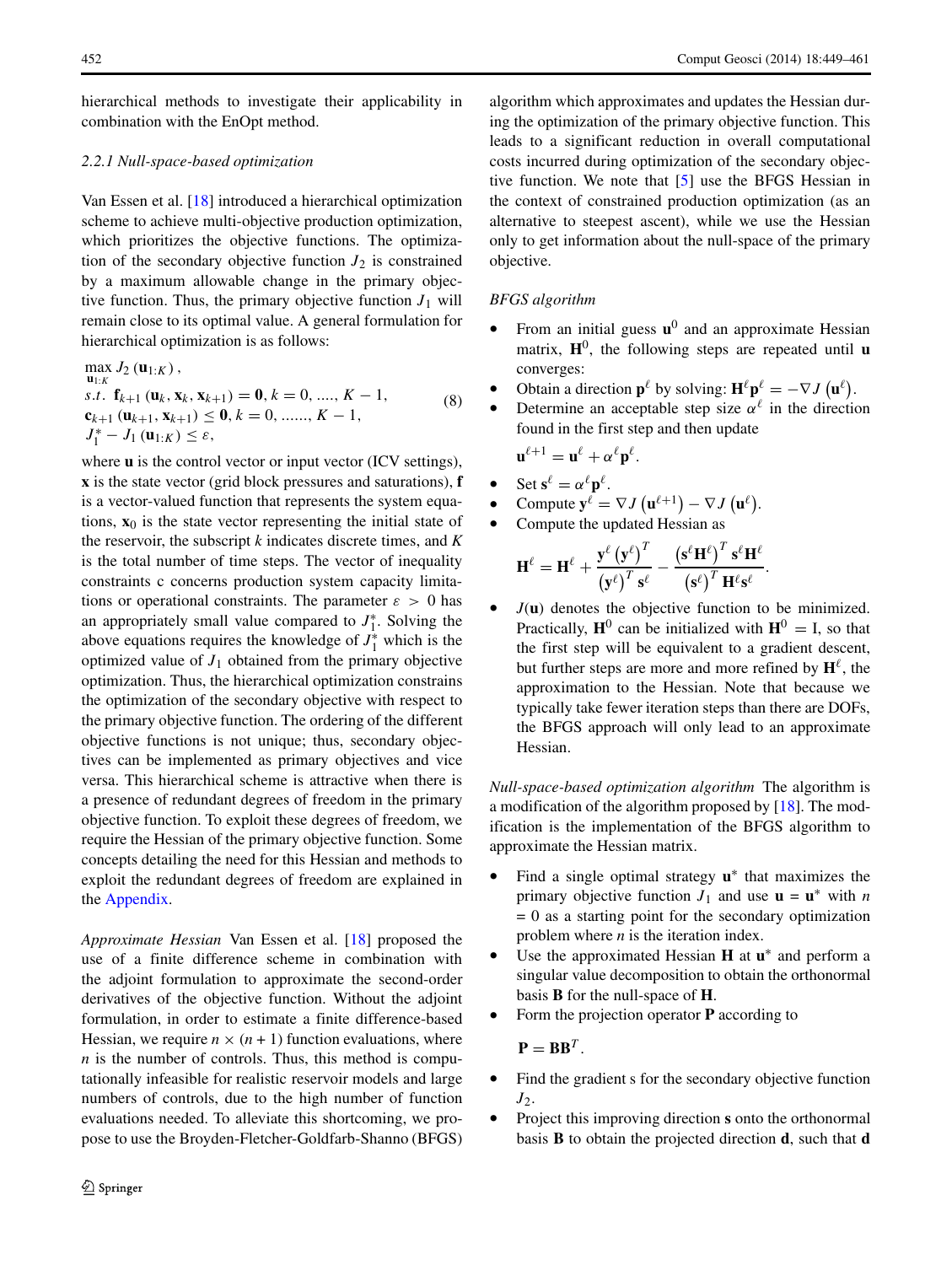is an improving direction for  $J_2$  and does not affect  $J_1$ . Thus, **d** is

$$
\mathbf{d}=\mathbf{P}\mathbf{s}.
$$

Update the control vector **u** using the projected direction **d** in the steepest-ascent method.

$$
\mathbf{u}^{n+1} = \mathbf{u}^n + \alpha^n \mathbf{d}^n
$$

where  $\alpha$  is an appropriately small step size.

- Update **H** by using the BFGS algorithm for the new set of controls.
- Perform steps 2 to 6 until convergence of *J*2.

The EnOpt algorithm has been used to approximate the gradient of the secondary objective function s. Further details on the algorithm sketched above are provided in the Appendix. Note that an infinitesimally small update of *J*2, projected on the null-space of  $J_1$ , would result in no change [in the valu](#page-11-0)e of  $J_1$  (by definition). However, because we use an approximate Hessian and because we take finite updates of  $J_2$ , small changes in the value of  $J_1$  may occur.

## *2.2.2 Switching algorithm*

The null-space-based hierarchical algorithm presented above is computationally cumbersome and not feasible for realistic reservoir models having a large number of input parameters when implemented using a finite differencebased Hessian. To overcome this shortcoming, [18] presented a practical alternative method to the null-space-based hierarchical algorithm with the use of a switching [fun](#page-12-11)ction according to

$$
J_{\text{bal}} = \Omega_1 J_1 + \Omega_2 J_2,\tag{9}
$$

where  $\Omega_1$  and  $\Omega_2$  are switching functions for *J*<sub>1</sub> and *J*<sup>\*</sup> that take on values of 1 and 0 or vice versa:

$$
\Omega_1 (J_1) = \begin{cases}\n1 & \text{if } J_1^* - J_1 > \varepsilon, \\
0 & \text{if } J_1^* - J_1 \le \varepsilon, \\
0 & \text{if } J_1^* - J_1 > \varepsilon, \\
1 & \text{if } J_1^* - J_1 > \varepsilon,\n\end{cases}
$$
\n(10)

Here,  $\varepsilon$  is the threshold value as defined in the inequality constraint in Eq.  $(8)$ , and  $J_1^*$  is the value of the primary objective at the optimal solution achieved during life-cycle optimization. The (tr[ans](#page-3-0)posed) gradient of *Jbal* with respect to the input parameters is then given by the following:

$$
\frac{dJ_{\text{bal}}^n}{d\mathbf{u}} = \Omega_1 \left( J_1^n \right) \frac{dJ_1^n}{d\mathbf{u}} + \Omega_2 \left( J_1^n \right) \frac{dJ_2^n}{d\mathbf{u}}.
$$
\n(11)

The use of a balanced objective function in the optimization will give improving directions for either  $J_1$  or  $J_2$ , thus switching between feasible and infeasible solutions. However, the convergence towards an optimal solution may

be rather slow due to the switching between the different solutions. In order to improve convergence speed, [19] suggested the following adaptation in which gradients of the secondary objective function are projected onto [the](#page-12-17) null-space of the optimal primary objective function:

$$
\mathbf{P} = \frac{dJ_1}{d\mathbf{u}} \left(\frac{dJ_1}{d\mathbf{u}}^T \frac{dJ_1}{d\mathbf{u}}\right)^{-1} \frac{dJ_1}{d\mathbf{u}}^T.
$$
 (12)

In the neighborhood of the optimum, the complement of the gradient with respect to the primary objective function can be used as a first-order approximation to the null-space of the Hessian of this function. Thus, the improved direction for the secondary objective is given by

$$
\mathbf{a} = (\mathbf{I} - \mathbf{P}) \frac{dJ_2}{d\mathbf{u}}^T,
$$
 (13)

Hence, the alternative switching search direction d for solving the hierarchical problem is

$$
\mathbf{d}_{n+1} = \Omega_1 \left( J_1^n \right) \left( \frac{d J_1^n}{d \mathbf{u}} \right)^T + \Omega_2 \left( J_1^n \right) (\mathbf{I} - \mathbf{P}) \left( \frac{d J_2^n}{d \mathbf{u}} \right)^T.
$$
\n(14)

The EnOpt method is used to approximate the gradients for both the primary and the secondary objective functions. The two hierarchical methods presented above are tested on a geologically realistic sector model explained below.

#### **3 Numerical example**

A 3D synthetic reservoir model was used to test the multiobjective optimization methods. The life cycle of the reservoir covers 15 years, or 5,470 days. The model illustrated in Fig. [1](#page-5-0) consists of  $25 \times 32 \times 5 = 4,000$  grid blocks. The approximate size of the grid blocks is  $110 \times 90 \times$ 20 m. The model represents an area of 2.5 km by 3.5 km by 100 m. The geological structure consists of connected uplifted/offset blocks. There is a sealing fault on the northwestern side of the block, close to producer 1. The initial average reservoir pressure is 200 bars. Table [1](#page-5-1) lists the geological and fluid properties used to describe the model. The reservoir is produced using an inverted five-spot well pattern, i.e., four producers at the edges of the grid with an injector in the center of the grid. The reservoir is divided into five layers having different horizontal permeabilities, although the permeability in each individual layer is constant. The wells penetrate all the five layers with an ICV in every layer resulting in a total of 25 controls per time step.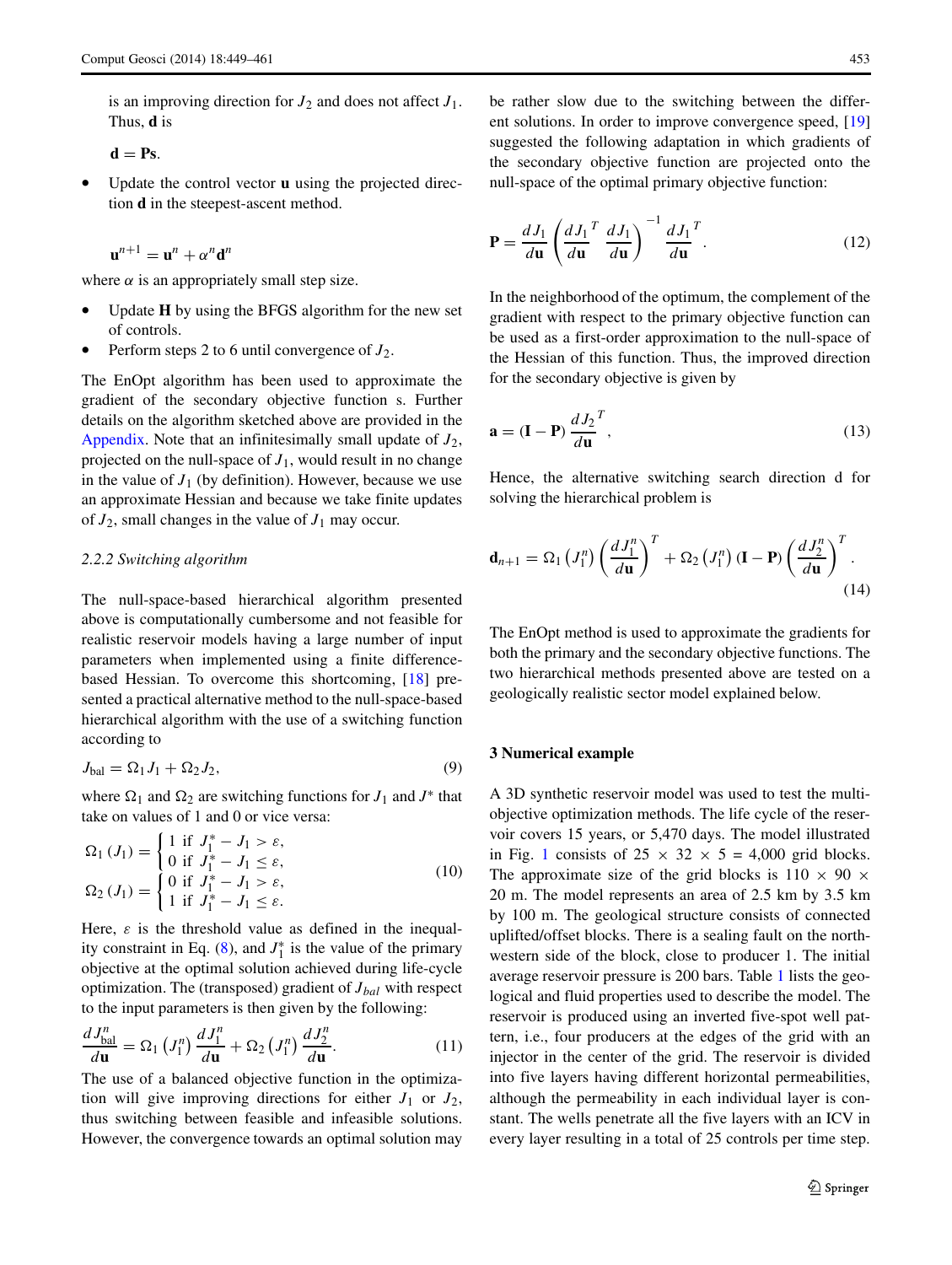#### <span id="page-5-0"></span>**Fig. 1** Initial saturation field



The producing life of the reservoir is divided into 15 time intervals of 1 year (365 days) each, which results in a total of 375 controls that are to be optimized. Water is injected at a constant pressure of 300 bars, and the production wells are operated at a minimum of 13 bars. A Corey model with exponents equal to 2 for both oil and water is used for the relative permeabilities where the connate water saturation is 20 %, the residual oil saturation is 30 %, and the end point relative permeabilities to oil and water are 0.8 and 0.4, respectively. No capillary pressures are included, and the reservoir rock is assumed to be incompressible. We used a commercial fully implicit black oil simulator [\[6\]](#page-12-18).

## 3.1 Life-cycle optimization

An optimal life-cycle strategy of ICV settings for the individual layers is obtained by optimizing the NPV as described in Eq. [\(1\)](#page-1-0), with  $r_o = 130\frac{m^3}{m^3}$ ,  $r_{wp} = 25\frac{m^3}{m^3}$ ,

<span id="page-5-1"></span>**Table 1** Permeabilities and fluid properties of the synthetic reservoir model

and  $r_{wi} = 6\$/m^3$ . The discount rate *b* was set to 0. Figure [2](#page-6-0) is an illustration of the optimization with undiscounted NPV as the objective function, which is equivalent to cumulative cash flow over the producing life of the reservoir. The optimal solution **u**∗ was obtained using an ensemble size of 100. Well productivity index (PI) multipliers are used to model ICVs in the simulator with bounds of 10−<sup>4</sup> and 1. The starting point for the optimization is an initial control vector having values equal to 1. Thus, all the ICVs are open as a starting strategy. The optimization was allowed to run for 80 iterations although there was no significant improvement in ob[jec](#page-6-0)tive function value after 65 iterations as indicated in Fig. 2. Additional iterations were performed to allow the BFGS algorithm to estimate a Hessian matrix that is as close to the true Hessian at the optimum as possible. The optimized value of the objective function is 8.902  $\times 10^9$ \$.

| Property                  | Values                           | Units             |
|---------------------------|----------------------------------|-------------------|
| Porosity                  | $0.15 - 0.2 - 0.1 - 0.25 - 0.15$ |                   |
| Permeability (layers 1–5) | 100-300-50-600-100               | mD                |
| Reservoir pressure        | 200                              | bar at 1,950 m    |
| Density of oil            | 800                              | kg/m <sup>3</sup> |
| Density of water          | 1.000                            | kg/m <sup>3</sup> |
| Oil compressibility       | $4 \times 10^{-5}$               | 1/har             |
| Water compressibility     | $4 \times 10^{-5}$               | 1/har             |
| Oil viscosity             | 2                                | cP at 1 bar       |
| Water viscosity           | 0.5                              | cP at 1 bar       |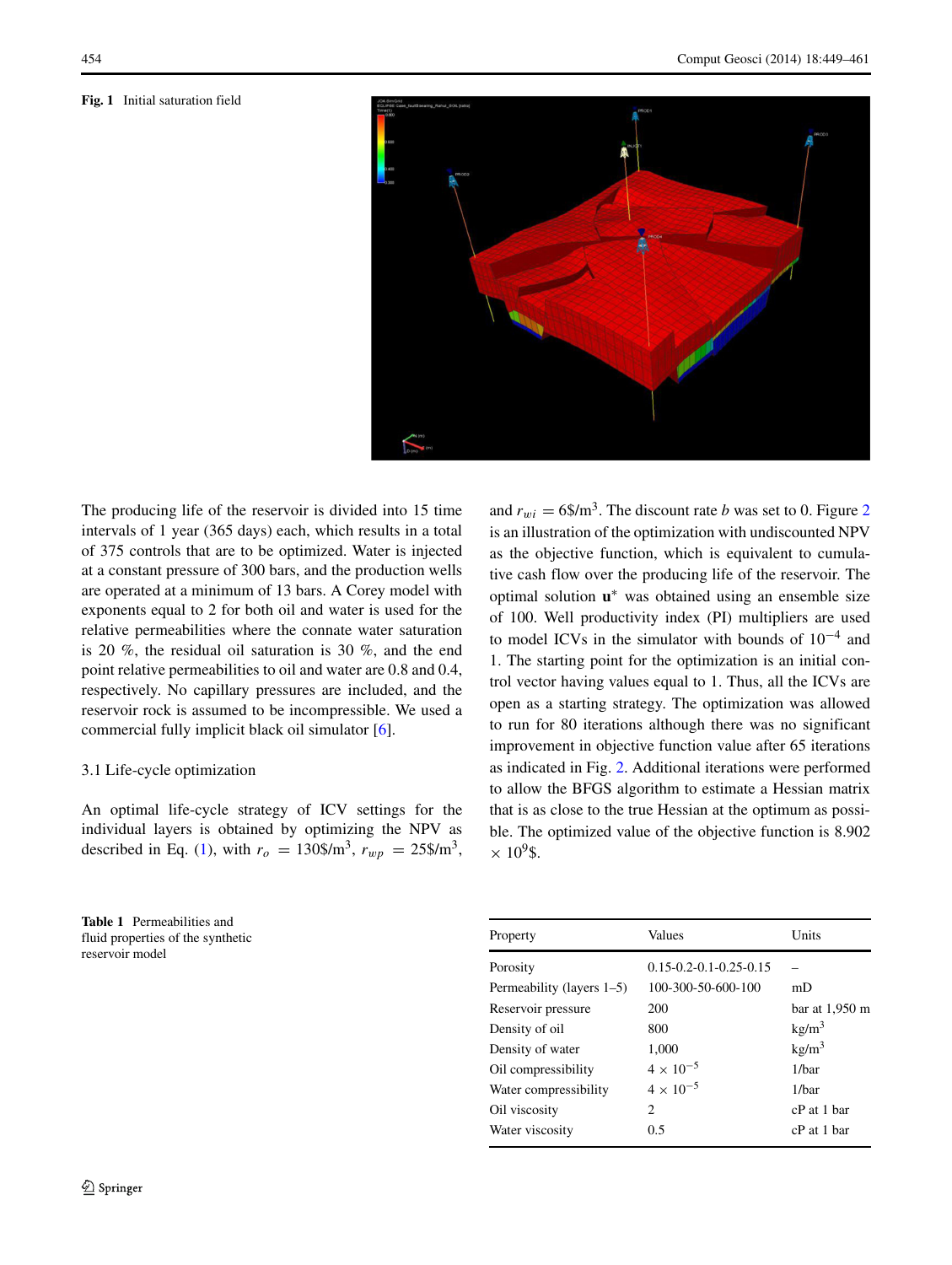<span id="page-6-0"></span>



## 3.2 Objective functions

We use undiscounted NPV as the primary objective function. However, every project also aspires to recover the initial investments as soon as possible. In an ideal case, we would like to additionally meet such short-term economic objectives whilst still maintaining the life-cycle objectives. Thus, we choose a secondary objective function which highlights the importance of maximizing short-term production. The secondary objective function has the same cost structure as the primary objective function, but with a very high discount rate *b* of 25 %.

## 3.3 Unconstrained optimization

First, the secondary objective function  $J_2$  is optimized without being constrained by the primary objective function *J*1. This case serves as a comparison to the hierarchical structure explained in the theory. The optimization was performed with an ensemble size of 75 members and was allowe[d t](#page-6-1)o run for 65 iterations. The results are illustrated in Fig. 3. The starting point of the optimization is the optimal solution achieved during optimization of the primary objective. A decrease of 1.65 % is seen in the primary objective function to achieve an increase of 14.2 % in the

<span id="page-6-1"></span>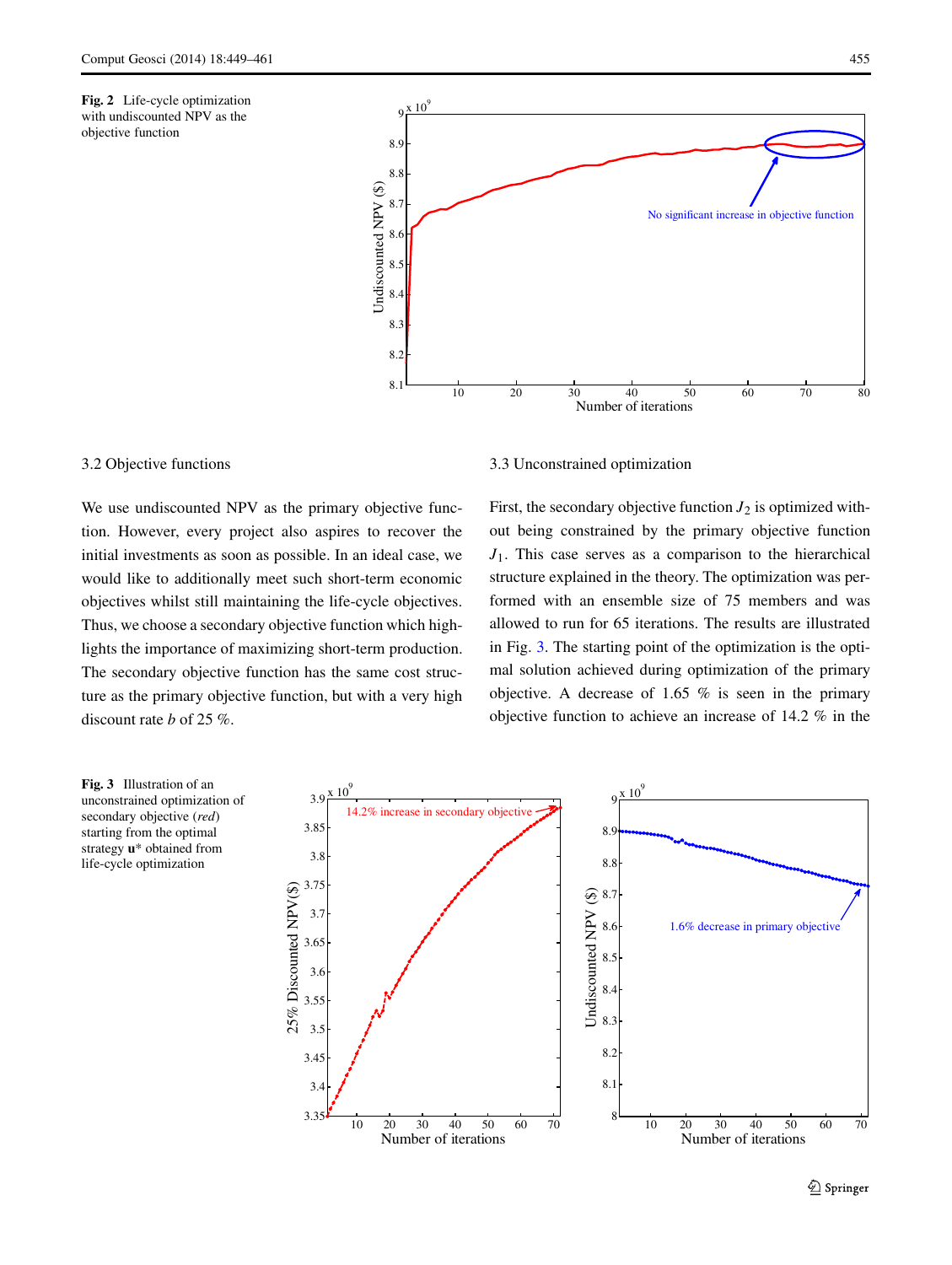<span id="page-7-0"></span>

secondary objective function. Note that we did not optimize  $J_2$  until convergence. However, the increase of  $J_2$  with 14.2 % is, by design, just equal to the increase obtained with the hierarchical optimizations discussed below.

# <span id="page-7-2"></span>3.4 Null-space-based optimization

Figure [4](#page-7-0) illustrates the optimization of the secondary objective function within the null-space of the primary objective function. Since, typically, none of the singular values of the Hessian are exactly equal to zero, a cutoff criterion must be defined to estimate the null-space of the Hessian matrix. We have used a cutoff criterion of  $\sigma_i/\sigma_1$  <  $2 \times 10^{-9}$ , where  $\sigma_i$  are the singular values of the Hessian matrix, with the values arranged from the largest to

<span id="page-7-1"></span>**Fig. 5** Comparison of cumulative cash flows over time for the different optimization strategies: life-cycle optimized strategy (*green*), null-spacebased optimized strategy (*red*), and unconstrained secondary optimized strategy (*blue*)

smallest. The resulting null-space consists of 187 vectors, and its dimension remains almost constant throughout the optimization. The value of the secondary objective function at the optimum of the primary objective is  $3.35 \times$  $10<sup>9</sup>$ \$, which is the starting point for the null-space-based optimization. We achieve a value of  $3.823 \times 10^9$ \$ after completing the null-space-based optimization equivalent to a 14.2 % increase in the secondary objective function at the price of a 0.52 % decrease in the primary objective function. This decrease is much smaller than that obtained with the unconstrained optimization approach and clearly illustrates the advantage of using the hierarchical multi-objective optimization approach. Another illustration of the impact of the null-space-based optimization is provided in Fig. [5](#page-7-1) which shows a comparison of the cumulative cash flow over

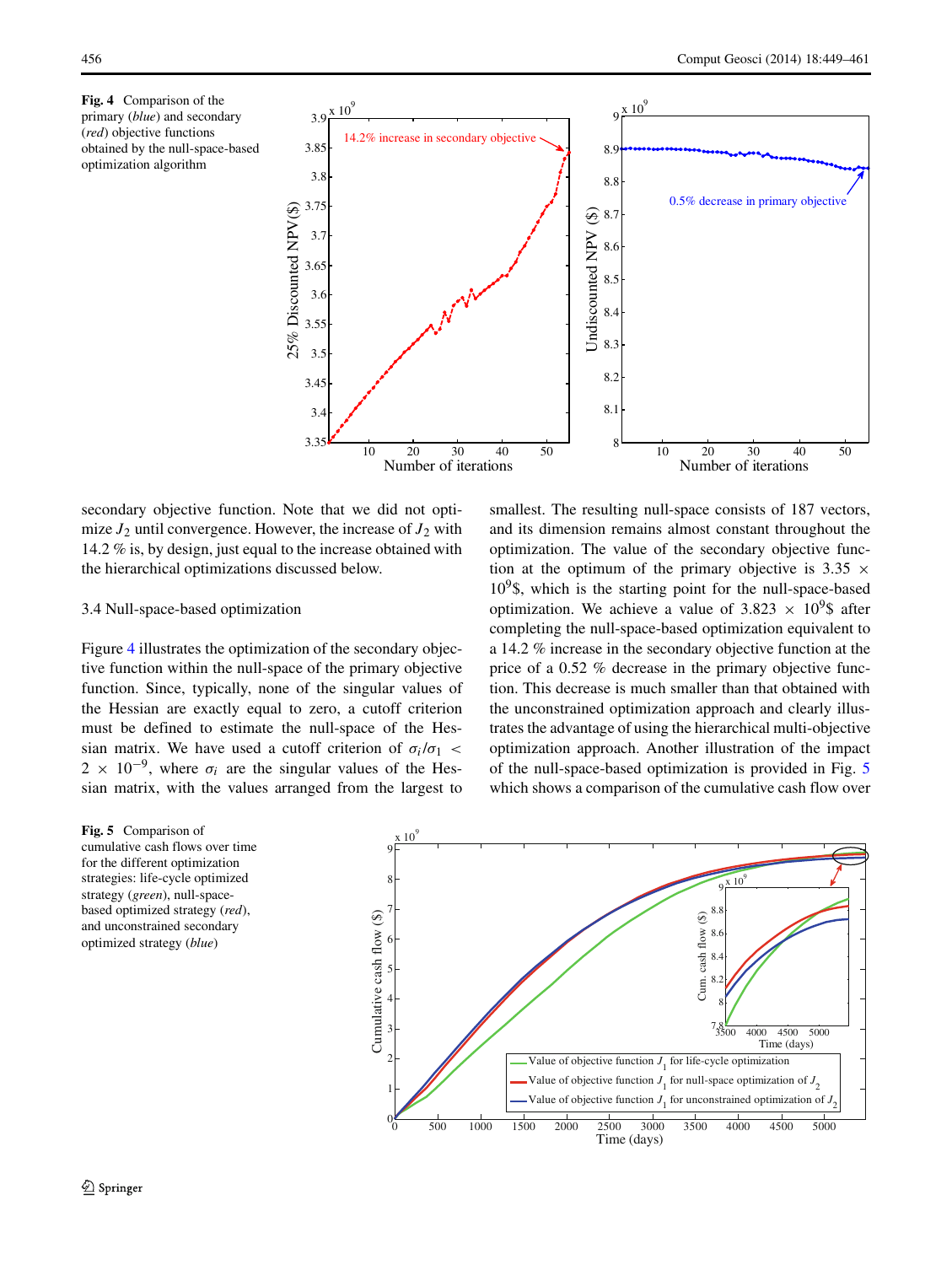<span id="page-8-0"></span>**Fig. 6** Switching optimization showing a 14.2 % increase in secondary objective function (*red*, *left*) for a corresponding 0.2 % decrease in the primary objective (*blue*, *right*)



time resulting from the optimal life-cycle strategy (green), the strategy resulting from null-space-based optimization (red), and from unconstrained optimization of the secondary objective (blue). A considerable increase in the short- to medium-term cumulative cash flow can be observed in the results of the null-space-based hierarchical optimization compared to those of the life-cycle optimization.

The multi-objective optimization is seen to be useful to increase cash flow in the initial stages of the project whilst maintaining the life-cycle goals. The unconstrained optimization, as expected, has the best cumulative cash flow in the early years of the economic life. However, as shown in the inset figure, compromises are made to the life-cycle target. The inset plot in Fig. [5](#page-7-1) also shows that the nullspace-based optimization achieves a solution which performs better in the long-term compared to the unconstrained optimization.

# 3.5 Switching algorithm

The mathematical formulation of the switching algorithm described in the theory requires the definition of a criterion *ε*. The criterion used is  $\varepsilon = 0.003 J^*$ , i.e., we allow a maximum decrease of 0.3 % in the primary objective function value. An ensemble size of 75 samples was used, and the optimization was allowed to run for 50 iterations, although after 35 iterations, the improvements in the secondary objective became minimal. The results are shown in Fig. [6.](#page-8-0) The

<span id="page-8-1"></span>**Fig. 7** Comparison of cumulative cash flow over time for the switching (*red*), unconstrained (*blue*), and optimal life-cycle (*green*) strategies

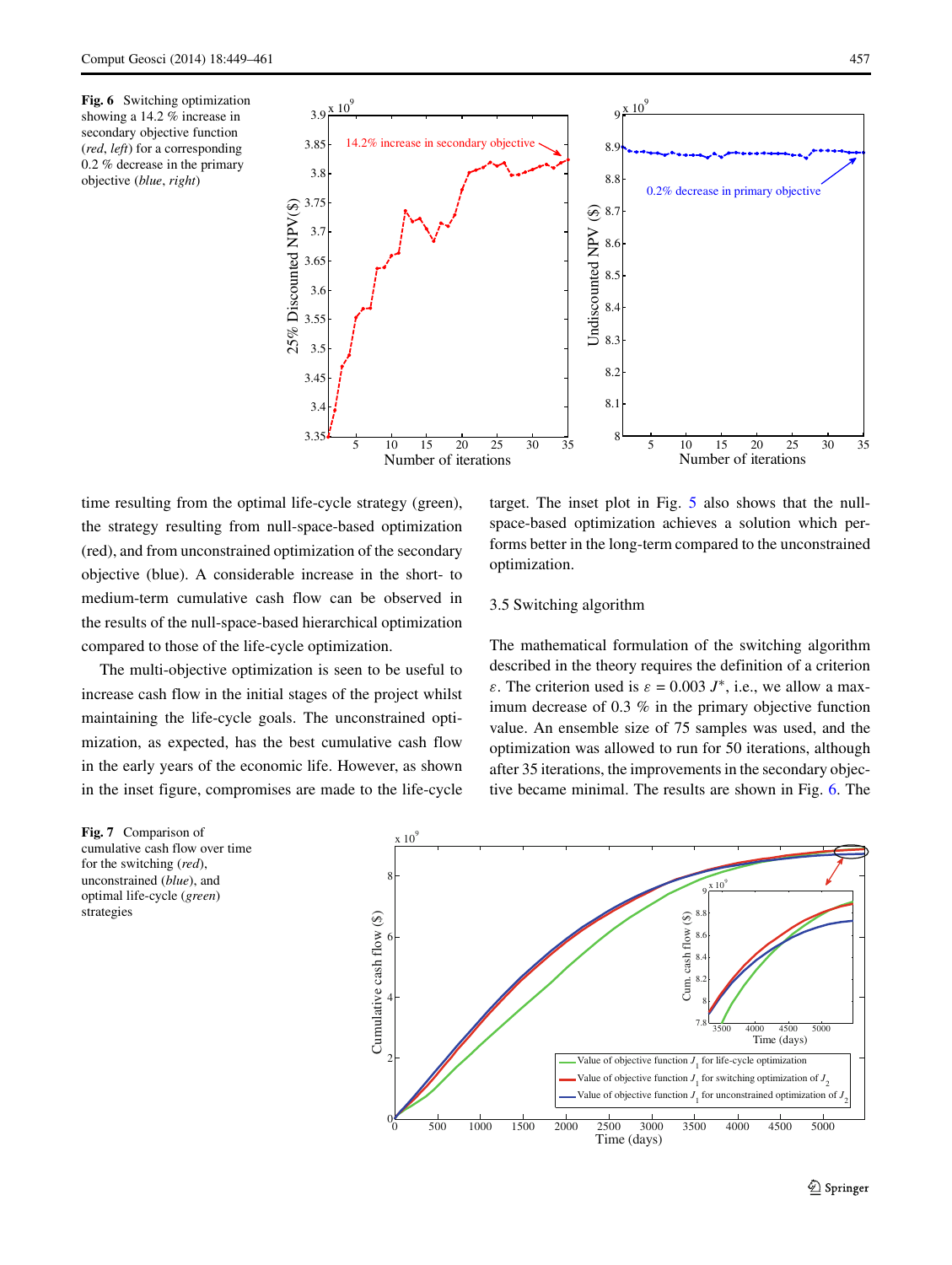<span id="page-9-0"></span>

**Fig. 8** Comparison of the control strategy for the switching algorithm (*red*) with the control strategy obtained during life-cycle optimization (*black*), for the individual ICVs

algorithm achieves an increase of 14.17 % in the secondary objective for a corresponding 0.21 % decrease in the primary objective. The switching algorithm thus performs very well when applied to this model. Since the performance is dependent on parameters such as ensemble size used for gradient evaluation, step length, and line search parameters, fine-tuning of these parameters may lead to further improved perform[an](#page-7-1)ce of the switching algorithm.

S[im](#page-8-1)ilar to Fig. 5 for the null-space-based optimization, Fig. 7 compares the cumulative cash flow over time for the switching algorithm with the unconstrained and lifecycle-only optimization results. It is observed that after 500 days, the cumulative cash flow with life-cycle optimization is approximately  $1 \times 10^9$ \$. However, the control strategy obtained with switching optimization achieves a cash flow of 1.5  $\times$  10<sup>9</sup>\$. This increase of 0.5  $\times$  10<sup>9</sup>\$ over 500 days will enable the project to achieve the break-even point faster. Similar to the results obtained by [\[18\]](#page-12-11) and the results shown above, the NPV at the end time of the unconstrained optimization (blue curve) is decreased by 1.6 %. In comparison, the NPV obtained by the switching algorithm (red curve) decreases by only 0.2 %. Finally, in Fig. [8,](#page-9-0) the set of controls obtained by the optimization using the switching algorithm (red) is compared to the optimal set of controls obtained after life-cycle optimization (black). The control sets are fairly different, so it can be concluded that rather different control sets may achieve very similar results for the primary optimization while drastically improving the secondary optimization.

*Computational aspects* In our example, we use an ensemble size of 100 members. The primary objective function J1 was maximized in 80 iterations, which therefore would

| Optimization<br>method | Primary<br>objective<br>$(10^9$ \$) | Secondary<br>objective<br>$(10^6$ \$) | % Increase in<br>secondary<br>objective | % Decrease in<br>primary<br>objective |
|------------------------|-------------------------------------|---------------------------------------|-----------------------------------------|---------------------------------------|
| Null-space             | 8.854                               | 3.827                                 | 14.23                                   | 0.52                                  |
| Switching              | 8.882                               | 3.823                                 | 14.17                                   | 0.21                                  |
| Unconstrained          | 8.727                               | 3.825                                 | 14.2                                    | 1.65                                  |

<span id="page-9-1"></span>**Table 2** Summary of objective function vales and changes for the two multi-objective optimization algorithms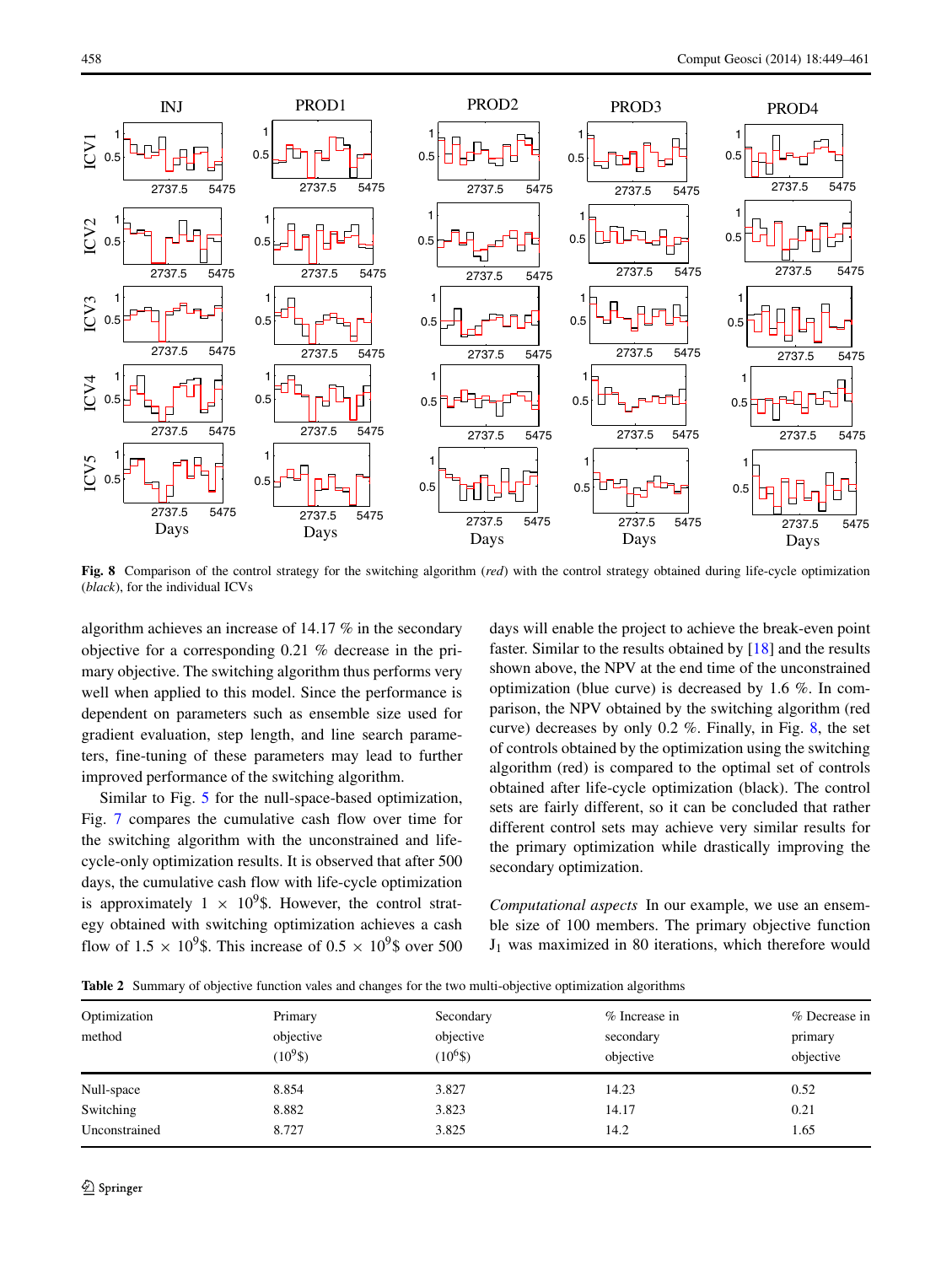require at least  $(100 + 1) \times 80 = 8,080$  forward simulations. The use of back-tracking when the value of  $J_1$  did not increase during a specific iteration increased the actual number of forward simulations to 8,127. For the optimization of the secondary objective  $J_2$ , we used 75 ensemble members and 55 iterations for the null-space method, corresponding to a theoretical minimum number of  $(75 + 1) \times 55 = 4,180$ forward simulations, while we actually used 4,215 simulations because of back-tracking. For the switching method, we only used 35 iterations, corresponding to  $(75 + 1) \times 35$ = 2,660 (theoretical minimum) and 2,698 (actual) forward simulations.

*Discussion* The results for the model used here show that the switching method achieves better results compared to the null-space-based method in that the same improvement in secondary objective was obtained with fewer iterations and with a smaller decrease in the primary objective. It is not possible at this point, however, to draw any definitive general conclusion regarding the comparative performance of these methods for more complex models. The choice for the different objective functions may have a large impact and significantly affect the scope for multi-objective optimization. The Hessian approximation with the BFGS algorithm has shown to achieve good results for this case, but may perform differently in another case. The cutoff criterion used to define the dimension of the null-space, as discussed in Section [3.4,](#page-7-2) was chosen through trial and error in this work. However, this criterion was found to be very important for the success of the null-space optimization (not shown). Another parameter that influences the results is *ε*, i.e., the maximum allowed decrease in the primary objective. Note that, here, we used  $\varepsilon$  only for the switching method, but that it could also be used for the null-space method.

#### 3.6 Results summary

The two hierarchical multi-objective methods using the EnOpt method for gradient evaluation have shown an improvement in a secondary objective approximately constrained to (a maximum specified decrease in) the primary objective. The results obtained with the null-space optimization and switching algorithms are very similar. Table [2](#page-9-1) highlights the comparison between the different methods used in this paper to achieve multi-objective optimization.

## 3.7 Reactive control

For the given oil price of 130\$/bbl and water production costs of 25\$/bbl, the economic feasibility threshold will be achieved at a water cut (WCT) of 83 %. Thus, a reactive control strategy can be defined with a well shut-off limit of 83 % WCT. In such a reactive strategy, the wells are initially operated with all the ICVs fully open, and whenever the WCT limit is reached in a well, it is shut in. As expected, the reactive control strategy has a much lower NPV at the end of the life of the reservoir. Figure [9](#page-10-0) is a comparison of the cumulative cash flow for the reactive control strategy to the life-cycle and the switching-based optimized strategies. The strategy obtained with the switching method (red) achieves an improved short-term performance compared to optimized life-cycle strategy (green line), but it is not as good as the reactive control strategy (blue), which gives the best short-term performance. Thus, the two multi-objective optimization methods presented improve the short-term/secondary objectives, but do not truly recover the best possible short-term/secondary objectives as obtained with the reactive strategy.( Note that the unconstrained optimization of  $J_2$  also leads to short-term results worse than those obtained by the reactive strategy,

<span id="page-10-0"></span>

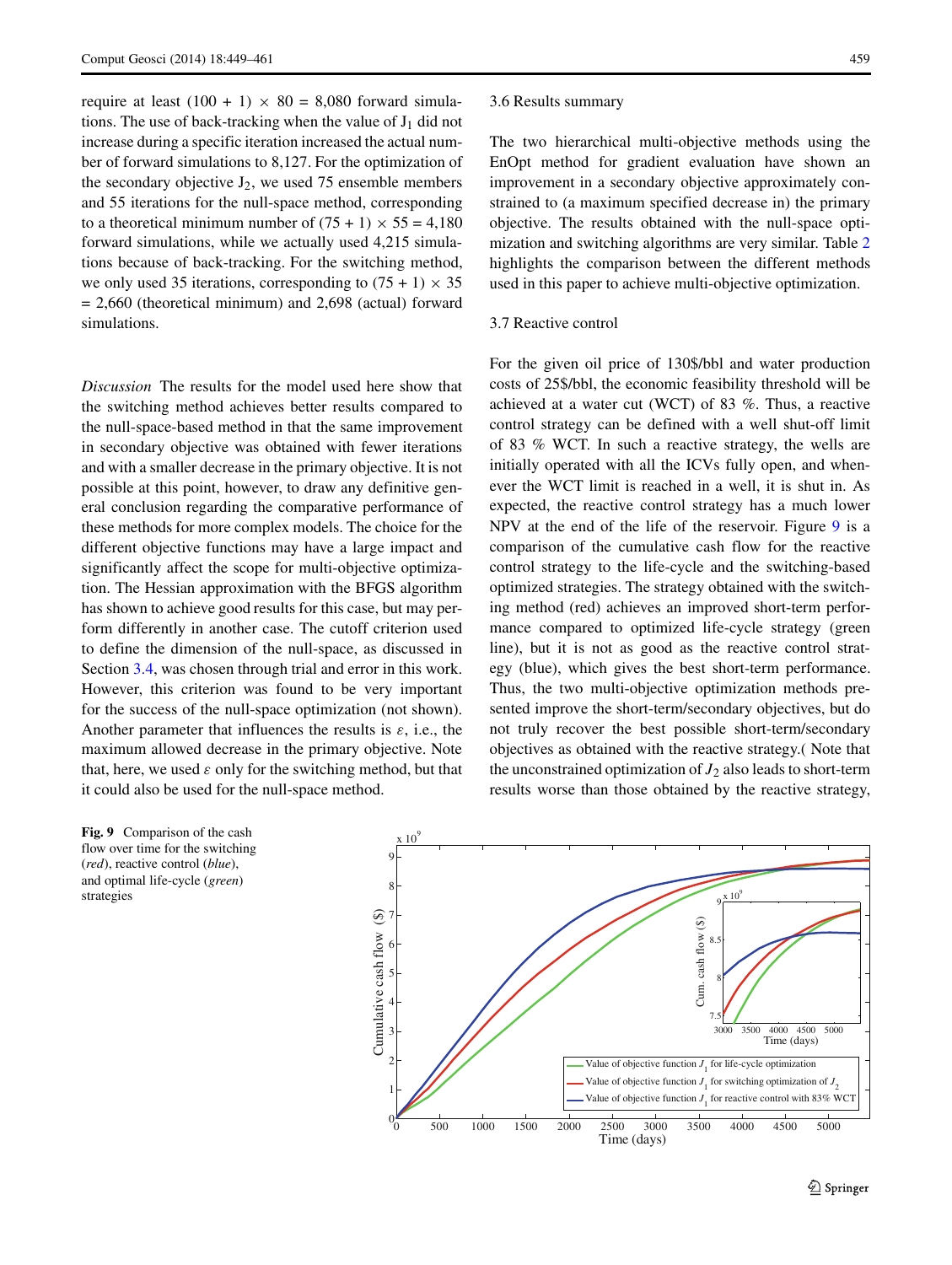which is probably because we did not iterate to convergence, and/or because we were heading towards a local optimum different from the optimum found in the reactive strategy.) However, Fig. [9](#page-10-0) does confirm the advantage of optimal life-cycle strategies in comparison to a reactive controlbased operational strategy when long-term objectives are important.

## **4 Conclusions**

- Compromises made to short-term targets during lifecycle optimization can be partly corrected for with an ensemble-based hierarchical multi-objective optimization method.
- The EnOpt method is a good alternative to achieve practical results when the adjoint formulation is not available for hierarchical multi-objective optimization.
- In our numerical simulation examples, two hierarchical multi-objective methods showed a 14.2 % improvement in the secondary objective function (NPV at 25 % discount rate) approximately constrained to the primary objective function (NPV at 0 % discount rate). The results obtained with the null-space-based optimization algorithm are similar to those resulting from the switching algorithm, although for the case investigated here, the switching algorithm was found to be computationally somewhat more efficient.
- The BFGS algorithm, used to estimate the Hessian for the null-space method, is computationally attractive compared to a finite difference method especially when dealing with large control sets and led to good results for the case reported here.
- Hierarchical multi-objective optimization of ICV settings shows significant scope for improvement in shortto medium-term goals approximately constrained to life-cycle targets.

**Acknowledgments** This research was carried out within the context of the ISAPP Knowledge Centre. ISAPP (Integrated Systems Approach to Petroleum Production) is a joint project of TNO, Delft University of Technology, ENI, Statoil, and Petrobras. The authors would like to acknowledge Paul Egberts (TNO) for his advice and contributions during this work. Moreover, they thank Schlumberger for the donation of multiple academic Eclipse licenses.

# <span id="page-11-0"></span>**Appendix**

#### Degrees of freedom

When dealing with an optimization problem, there may exist multiple sets of control variables for which we achieve similar results. Those sets of different optimal control variables are an indication of the presence of redundant degrees of freedom (DOFs) in the system. This existence of multiple solutions suggests that, when the optimum of a primary objective function has been reached, not all DOFs of the control variable space are fixed. This implies that there may exist redundant DOFs in the optimization problem. This conclusion formed the basis for development of the multi-objective optimization algorithm of [\[18\]](#page-12-11).

#### Null-space

Van Essen et al. [\[18\]](#page-12-11) approximate a Hessian matrix to find these DOFs, which is an integral part of the null-spacebased hierarchical optimization method. Henceforth, we denote  $\mathbf{H} = \nabla^2 J(\mathbf{u}^*)$  where **H** is the *Hessian matrix*, a matrix of second-order derivatives of the objective function. Consider an objective function *J* and let **u**∗ be a control vector. If  $\Delta$ **u** is a vector (with same length as  $\mathbf{u}^*$ ) of small perturbations, then a Taylor expansion around the vector **u**\* is given by the following:

<span id="page-11-2"></span>
$$
J(\mathbf{u}^* + \Delta \mathbf{u}) \approx J(\mathbf{u}^*) + \nabla J(\mathbf{u}^*)^T \cdot \Delta \mathbf{u} + \frac{1}{2} (\Delta \mathbf{u})^T \nabla^2 J(\mathbf{u}^*)
$$

$$
\Delta \mathbf{u} + O\left(\|\Delta \mathbf{u}\|^3\right). \tag{15}
$$

If **u**∗ is a (local) optimum of *J* and **u**∗ is in the interior (i.e., not on the boundary) of the feasible domain for a constrained optimization, then we can conclude that

<span id="page-11-1"></span>
$$
\nabla J\left(\mathbf{u}^*\right) = \mathbf{0}.\tag{16}
$$

<span id="page-11-3"></span>Substituting Eq.  $(16)$  into Eq.  $(15)$ , we obtain

$$
J\left(\mathbf{u}^* + \Delta \mathbf{u}\right) \approx J\left(\mathbf{u}^*\right) + \frac{1}{2} \left(\Delta \mathbf{u}\right)^T \nabla^2 J\left(\mathbf{u}^*\right) \Delta \mathbf{u} + O\left(\|\Delta \mathbf{u}\|^3\right). \tag{17}
$$

If we choose  $\Delta$ **u**  $\in$  *null*  $[\nabla^2 J(\mathbf{u}^*)]$ , then  $\nabla^2 J(\mathbf{u}^*) \Delta \mathbf{u}$  = **0**, and Eq. [\(17\)](#page-11-3) reduces to

<span id="page-11-4"></span>
$$
J\left(\mathbf{u}^* + \Delta \mathbf{u}\right) \approx J\left(\mathbf{u}^*\right) + O\left(\left\|\Delta u\right\|^3\right). \tag{18}
$$

Thus, Eq. [\(18\)](#page-11-4) implies that for a small perturbation  $\Delta$ **u**  $\in$ *null*  $[\nabla^2 J(\mathbf{u}^*)]$ , the adjusted control vector  $(\mathbf{u}^* + \Delta \mathbf{u})$  will have an objective function value very close to the objective function value  $J(\mathbf{u}^*)$  which is an optimal value. This means that we can make an update to the control vector that is in the null-space of the primary objective function to improve the secondary objective function. This proves the need to find the Hessian matrix at the optimum of the primary objective function and the set of vectors that span its null-space. A singular value decomposition is used to obtain the null-space and orthonormal basis **B** used in the algorithm.